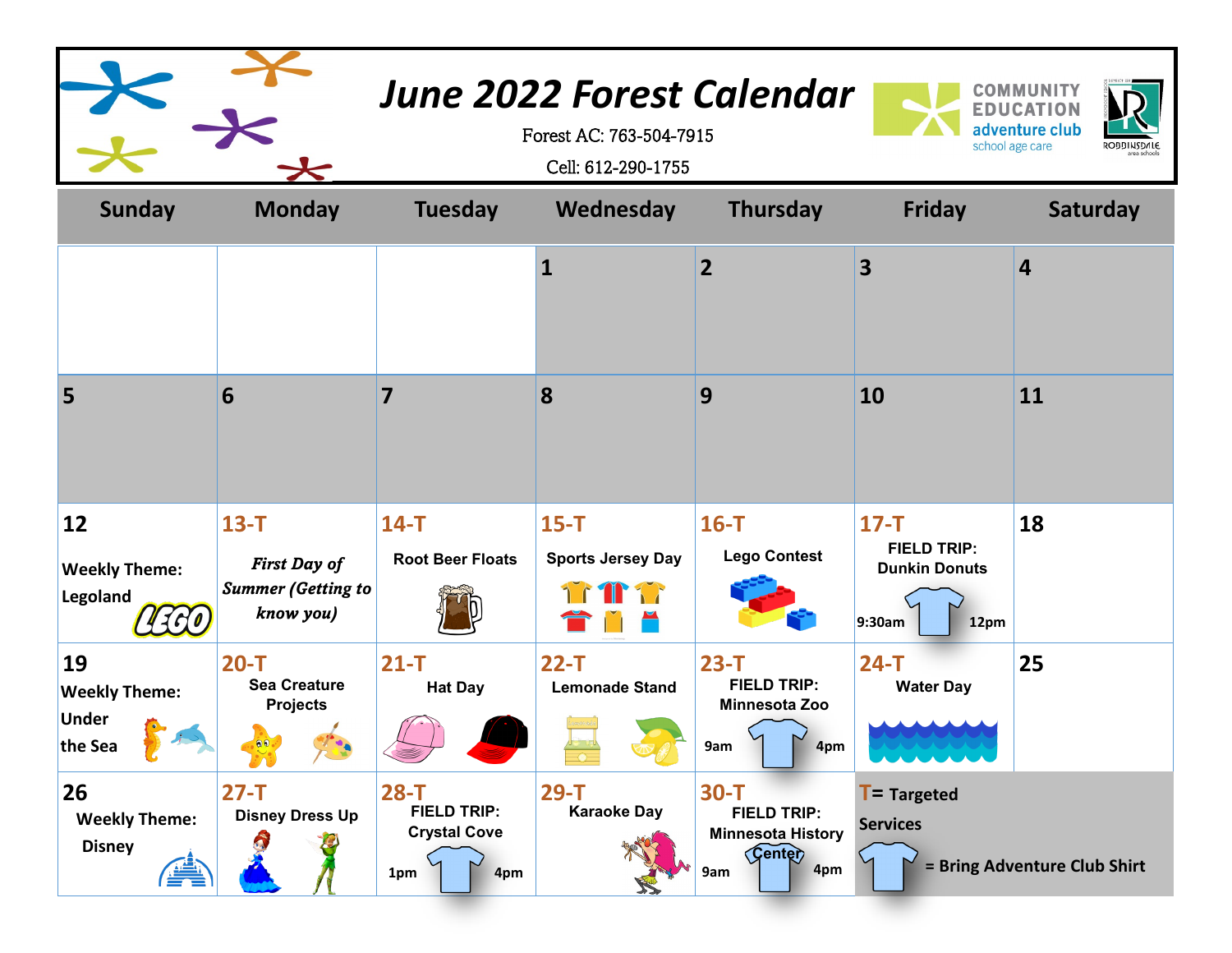|                                                                            |                                                        |                                                                                                                                                                     | <b>July 2022 Forest Calendar</b><br>Forest AC: 763-504-7915<br>Cell: 612-290-1755 |                                                                                                                                                     | school age care                                                        | COMMUNITY<br><b>EDUCATION</b><br>adventure club<br><b>ROBBINSDALE</b> |
|----------------------------------------------------------------------------|--------------------------------------------------------|---------------------------------------------------------------------------------------------------------------------------------------------------------------------|-----------------------------------------------------------------------------------|-----------------------------------------------------------------------------------------------------------------------------------------------------|------------------------------------------------------------------------|-----------------------------------------------------------------------|
| <b>Sunday</b>                                                              | <b>Monday</b>                                          | <b>Tuesday</b>                                                                                                                                                      | Wednesday                                                                         | <b>Thursday</b>                                                                                                                                     | <b>Friday</b>                                                          | <b>Saturday</b>                                                       |
| $T =$ Targeted<br><b>Services</b><br><b>S</b> = Swimming<br><b>Lessons</b> |                                                        |                                                                                                                                                                     | = Bring Adventure Club Shirt                                                      |                                                                                                                                                     | $1 - T$<br><b>Bike Day</b>                                             | $\overline{2}$                                                        |
| 3.<br><b>Weekly Theme:</b><br><b>Castles</b>                               | <b>CLOSED</b>                                          | <b>FIELD TRIP:</b><br>5<br>Minnetonka Lake<br>Park<br>11am<br>4pm                                                                                                   | 6<br><b>Pancake Day</b>                                                           | 7<br><b>FIELD TRIP:</b><br><b>Crystal Cove</b><br>1pm<br>4pm                                                                                        | 8<br><b>ON SITE: Kona Ice</b><br>12:30pm<br>1:30pm                     | 9                                                                     |
| 10<br><b>Weekly Theme:</b><br><b>Pirates</b>                               | $11 - T$<br><b>Pirate Dress Up Day</b>                 | $12-T$<br><b>FIELD TRIP:</b><br><b>Cascade Bay</b><br>10am<br>4pm                                                                                                   | $13 - T$<br><b>FIELD TRIP: Elm</b><br><b>Creek Park</b><br>12pm<br>4pm            | $14-T$<br><b>Treasure Hunt</b>                                                                                                                      | $15-T$<br><b>Water Day</b>                                             | 16                                                                    |
| 17<br><b>Weekly Theme:</b><br><b>Space</b>                                 | $18-T$<br><b>Space Projects</b><br><b>END AND REAL</b> | $19-T$<br><b>Electronics Day</b>                                                                                                                                    | $20-T$<br><b>FIELD TRIP:</b><br><b>Crystal Cove</b><br>4pm<br>1pm                 | $21 - T$<br><b>Galaxy Slime</b><br>$\mathbb{P} \leftarrow \{ \mathbb{P} \left[ \mathbb{P} \left( \mathbb{P}^1 \right) \right] \}^T$<br>$\mathbf{v}$ | $22-T$<br><b>FIELD TRIP:</b><br><b>New Hope Bowl</b><br>10:30am<br>1pm | 23                                                                    |
| 24<br><b>Weekly Theme:</b><br>Magic                                        | $25 - T, S$<br><b>Bike Day</b>                         | $26 - T, S$<br><b>Magician: ON SITE</b><br><b>PRESENTER</b><br>$\frac{r_{\text{ev}}(n)}{r_{\text{H}}(n)}$ ( $\frac{r_{\text{ev}}(n)}{r_{\text{H}}(n)}$ 11am<br>10am | $27 - T, S$<br><b>Learning Magic</b>                                              | $28 - T.S$<br><b>Garage Sale Day</b>                                                                                                                | $29 - T, S$<br>Pajama Day                                              | 30                                                                    |